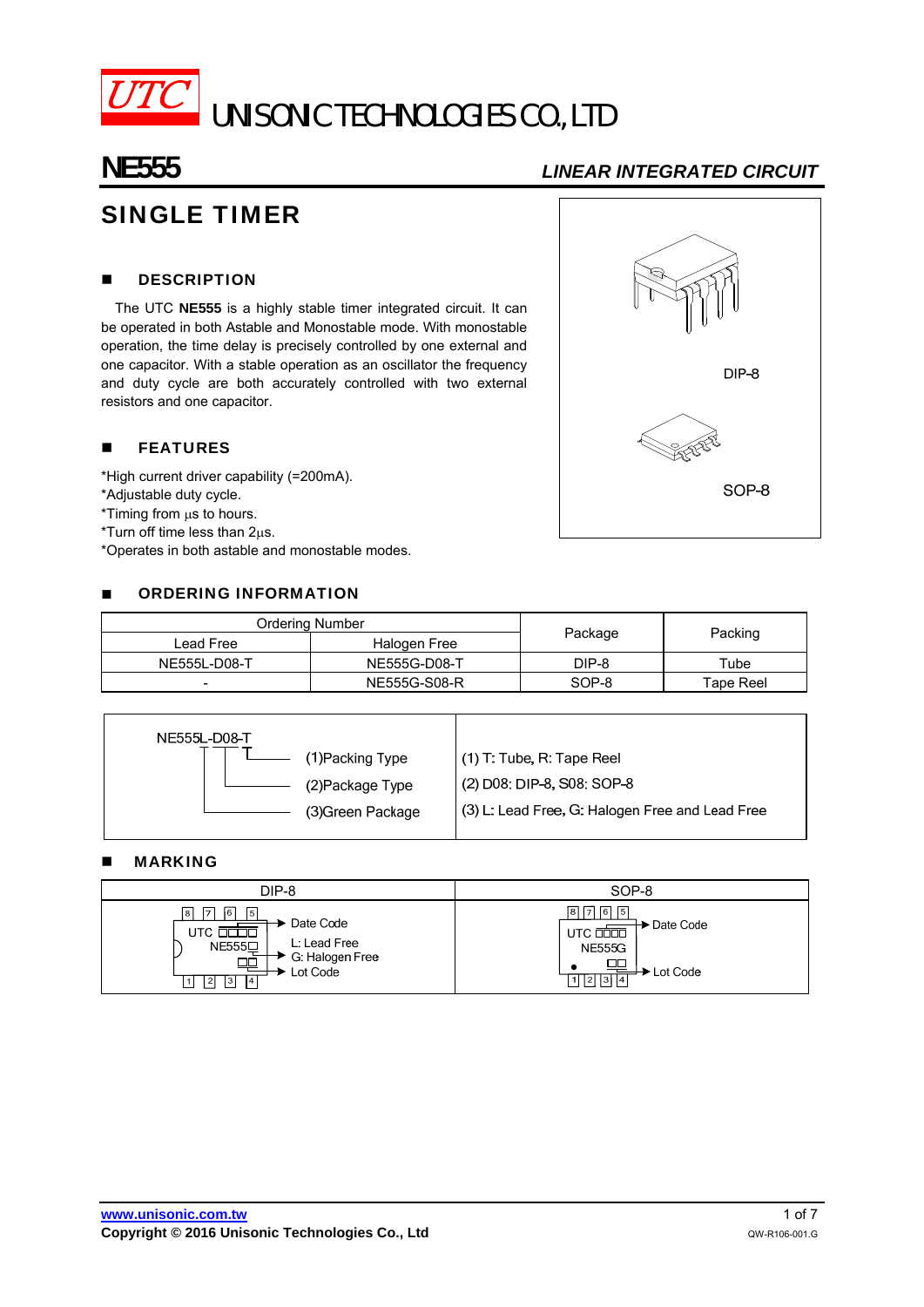### **PIN CONFIGURATION**



### **BLOCK DIAGRAM**



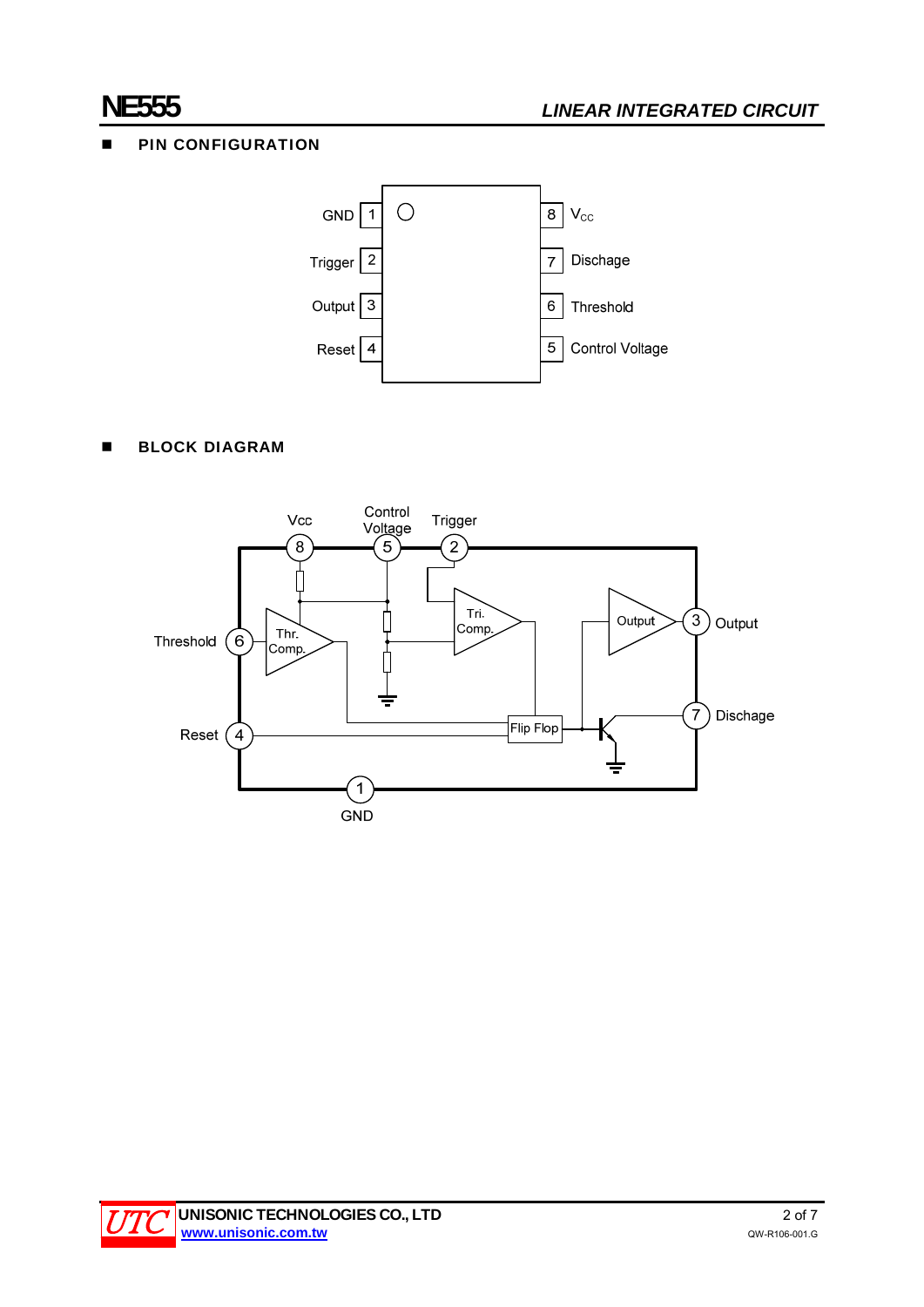#### ABSOLUTE MAXIMUM RATINGS

| <b>PARAMETER</b>      | <b>SYMBOL</b>             | <b>RATINGS</b>  | UNIT    |
|-----------------------|---------------------------|-----------------|---------|
| Supply Voltage        | Vcc                       | 16              |         |
| Power Dissipation     | $P_D$                     | 600             | mW      |
| Junction Temperature  |                           | $+125$          | $\circ$ |
| Operating Temperature | Topr                      | $-20 - 185$     | °C      |
| Storage Temperature   | $\mathsf{r}_{\text{STG}}$ | $-40 \sim +150$ | $\circ$ |

Note: Absolute maximum ratings are those values beyond which the device could be permanently damaged. Absolute maximum ratings are stress ratings only and functional device operation is not implied.

#### **ELECTRICAL CHARACTERISTICS** ( $V_{CC}$ =5 ~ 15V,  $T_A$ =25°C, unless otherwise specified.)

| <b>PARAMETER</b>           |            | <b>SYMBOL</b>            | <b>TEST CONDITIONS</b>                          | <b>MIN</b> | <b>TYP</b> | <b>MAX</b> | <b>UNIT</b> |
|----------------------------|------------|--------------------------|-------------------------------------------------|------------|------------|------------|-------------|
| Supply Voltage             |            | $V_{\rm CC}$             |                                                 | 4.5        |            | 16         | V           |
| Supply Current (Note 1)    |            | $I_{\rm CC}$             | $V_{CC}$ =5V, R <sub>L</sub> = $\infty$         |            | 3          | 6          | mA          |
|                            |            |                          | $V_{CC}$ =15V, R <sub>L</sub> = $\propto$       |            | 7.5        | 15         | mA          |
| Initial Accurary (Note 2)  | Monostable |                          | $R_A = 1k \sim 100k\Omega$                      |            | 1.0        | 3.0        | %           |
|                            | Astable    | Accur                    |                                                 |            | 2.25       |            | $\%$        |
| Drift with Temperature     | Monostable | $\Delta t/\Delta T$      | $C=0.1\mu F$                                    |            | 50         |            | ppm/°C      |
|                            | Astable    |                          |                                                 |            | 150        |            | ppm/°C      |
|                            | Monostable | $\Delta t/\Delta V_{CC}$ |                                                 |            | 0.1        | 0.5        | %N          |
| Drift with Supply Voltage  | Astable    |                          |                                                 |            | 0.3        |            | %N          |
|                            |            |                          | $V_{CC} = 15V$                                  | 9.0        | 10.0       | 11.0       | V           |
| Control Voltage            |            | $V_C$                    | $\rm V_{CC}$ =5V                                | 2.6        | 3.33       | 4.0        | V           |
| <b>Threshold Voltage</b>   |            |                          | $V_{CC} = 15V$                                  |            | 10.0       |            | V           |
|                            |            | V <sub>TH</sub>          | $V_{CC} = 5V$                                   |            | 3.33       |            | V           |
| Threshold Current (Note 3) |            | $I_{TH}$                 |                                                 |            | 0.1        | 0.25       | μA          |
|                            |            |                          | $V_{CC} = 5V$                                   | 1.1        | 1.67       | 2.2        | V           |
| Trigger Voltage            |            | V <sub>TR</sub>          | $V_{CC} = 15V$                                  | 4.5        | 5          | 5.6        | V           |
| <b>Trigger Current</b>     |            | $I_{TR}$                 | $VTR=0$                                         |            | 0.01       | 2.0        | μA          |
| Reset Voltage              |            | $V_{RST}$                |                                                 | 0.4        | 0.7        | 1.0        | V           |
| <b>Reset Current</b>       |            | $I_{RST}$                |                                                 |            | 0.1        | 0.4        | mA          |
|                            |            |                          | $V_{CC} = 15V$                                  |            |            |            |             |
| Low Output Voltage         |            | $V_{OL}$                 | $I_{SINK} = 10mA$                               |            | 0.06       | 0.25       | V           |
|                            |            |                          | $ISINK=50mA$                                    |            | 0.3        | 0.75       | V           |
|                            |            |                          | $V_{CC} = 5V$                                   |            |            |            |             |
|                            |            |                          | I <sub>SINK</sub> =5mA                          |            | 0.05       | 0.35       | V           |
|                            |            |                          | $V_{CC} = 15V$                                  |            |            |            |             |
| <b>High Output Voltage</b> |            | $V_{OH}$                 | I <sub>SOURCE</sub> =200mA                      |            | 12.5       |            | V           |
|                            |            |                          | I <sub>SOURCE</sub> =100mA                      | 12.75      | 13.3       |            | V           |
|                            |            |                          | V <sub>CC</sub> =5V, I <sub>SOURCE</sub> =100mA | 2.75       | 3.3        |            | V           |
| Rise Time of Output        |            | $t_{\mathsf{R}}$         |                                                 |            | 100        |            | ns          |
| Fall Time of Output        |            | $t_{\text{F}}$           |                                                 |            | 100        |            | ns          |
| Discharge Leakage Current  |            | <b>ILKG</b>              |                                                 |            | 20         | 100        | nA          |

Notes: 1.Supply current when output high typically 1mA less at  $V_{CC}$ =5V.

2. Tested at  $V_{CC} = 5.0V$  and  $V_{CC} = 15V$ .

3. This will determine the maximum value of R<sub>A</sub>+R<sub>B</sub> for 15V operation, The maximum total is R=20MΩ, and for 5V operation the maximum total is R=6.7MΩ.

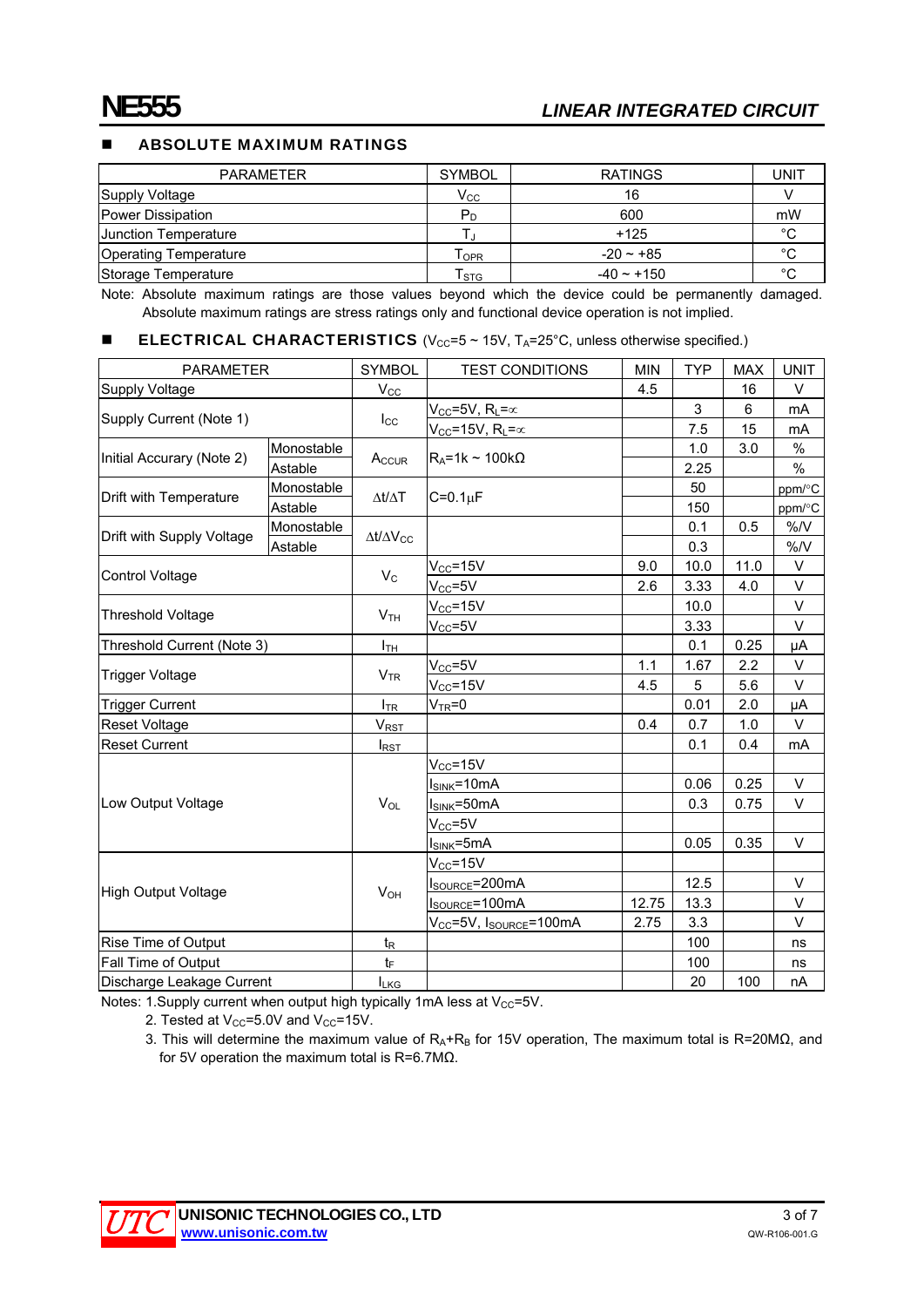### **TYPICAL APPLICATION CIRCUIT**



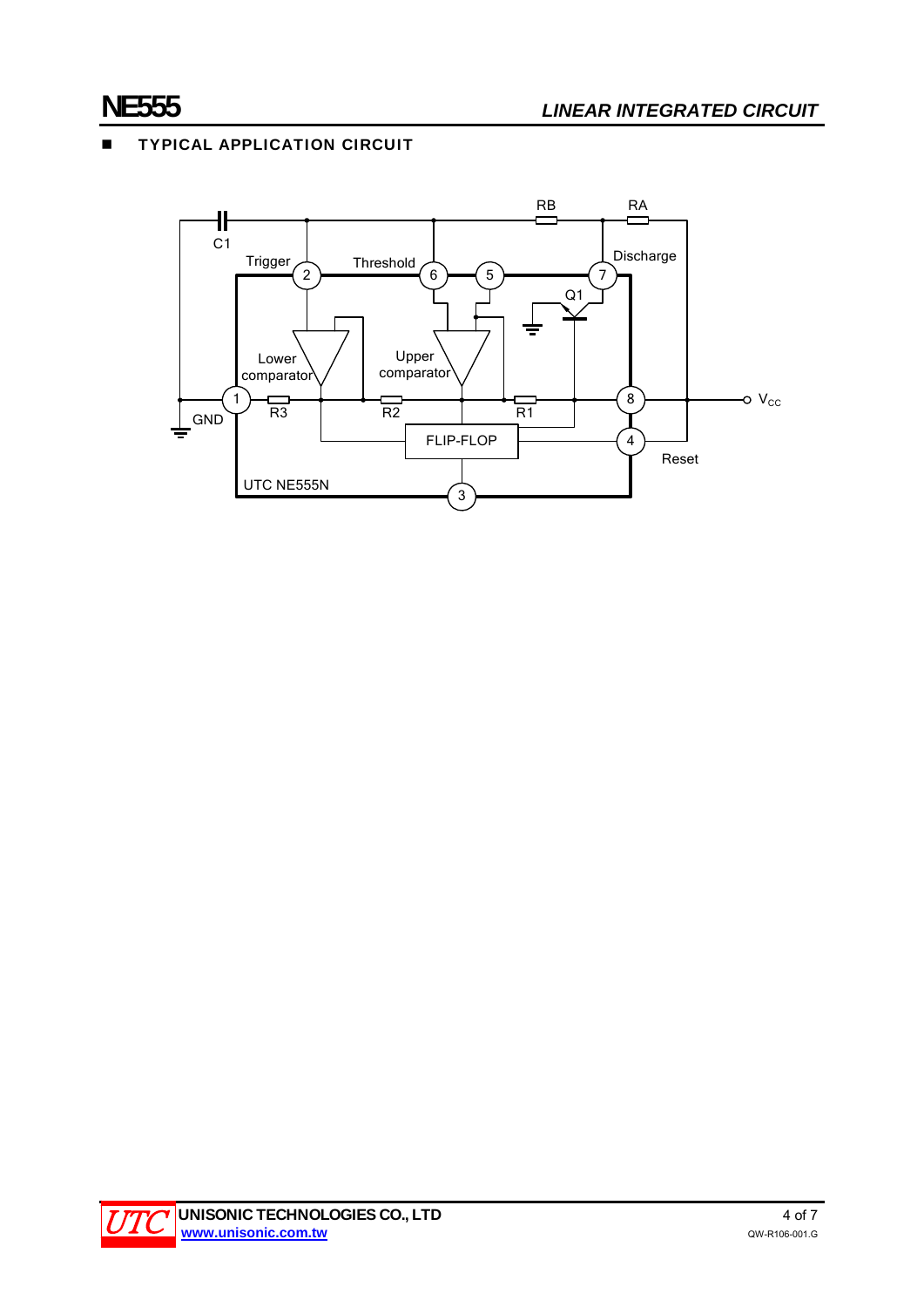#### TYPICAL APPLICATION NOTES

The application circuit shows astable mode configuration.

Pin 6 (Threshold) is tied to Pin 2 ( Trigger ) and Pin 4 ( reset ) is tied to  $V_{CC}$  ( Pin 8 ). The external capacitor C1 of Pin 6 and Pin 2 charges through R<sub>A</sub>, R<sub>B</sub> and dischages through R<sub>B</sub> only. In the internal circuit of UTC NE555N, one input of the upper comparator is at voltage of  $2/3V_{\text{CC}}$  (R1=R2=R3),another input is connected to Pin 6.As soon as C1 is charging to higher than  $2/3V_{CC}$ , transistor Q1 is turned ON and discharge C1 to collector voltage of transistor Q1. Therefore, the flip-flop circuit is reset and output is low. One input of lower comparator is at voltage of 1/3Vcc, discharge transistor Q1 turn off and C1 charges through RA and RB. Therefore, the flip-flop circuit is set output high.

That is, when C1 charges through  $R_A$  and  $R_B$ , output is high and when C1 discharge through  $R_B$ , output is low. The charge time(output is high) t1 is  $0.693(R_A+R_B)$  C1 and the discharge time (output is low) T2 is  $0.693 R_B \times C1$ .

 $T1 = 0.693 \times (Ra + R_B) \times C1$ 

$$
\ln \frac{\text{Vcc} - \frac{1}{3}\text{Vcc}}{\text{Vcc} - \frac{2}{3}\text{Vcc}} = 0.693
$$

Thus the total period time T is given by  $T2=0.693 \times R_B \times C1$ T=T1+T2=0.693( $R_A$ +2 $R_B$ )×C1.

Then the frequency of astable mode is given by

$$
f = \frac{1}{T} = \frac{1.44}{(R_A + 2R_B)xC1}
$$

The duty cycle is given by

$$
D.C. = \frac{T2}{T} = \frac{R_B}{R_A + 2R_B}
$$

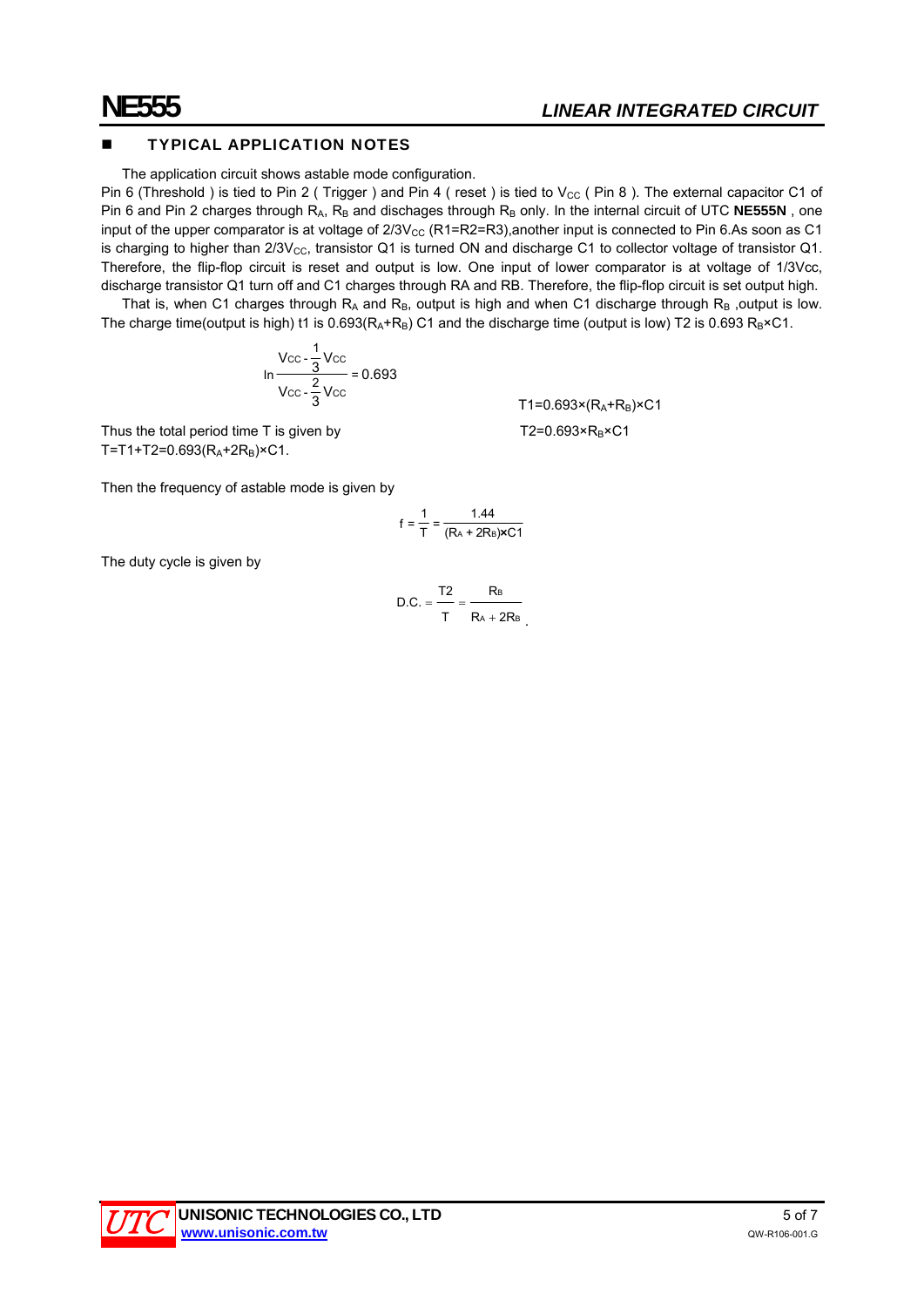### TYPICAL CHARACTERISTICS





Low-Level Output Current, I<sub>OL</sub> (mA)

UNISONIC TECHNOLOGIES CO., LTD 6 of 7 **www.unisonic.com.tw** QW-R106-001.G